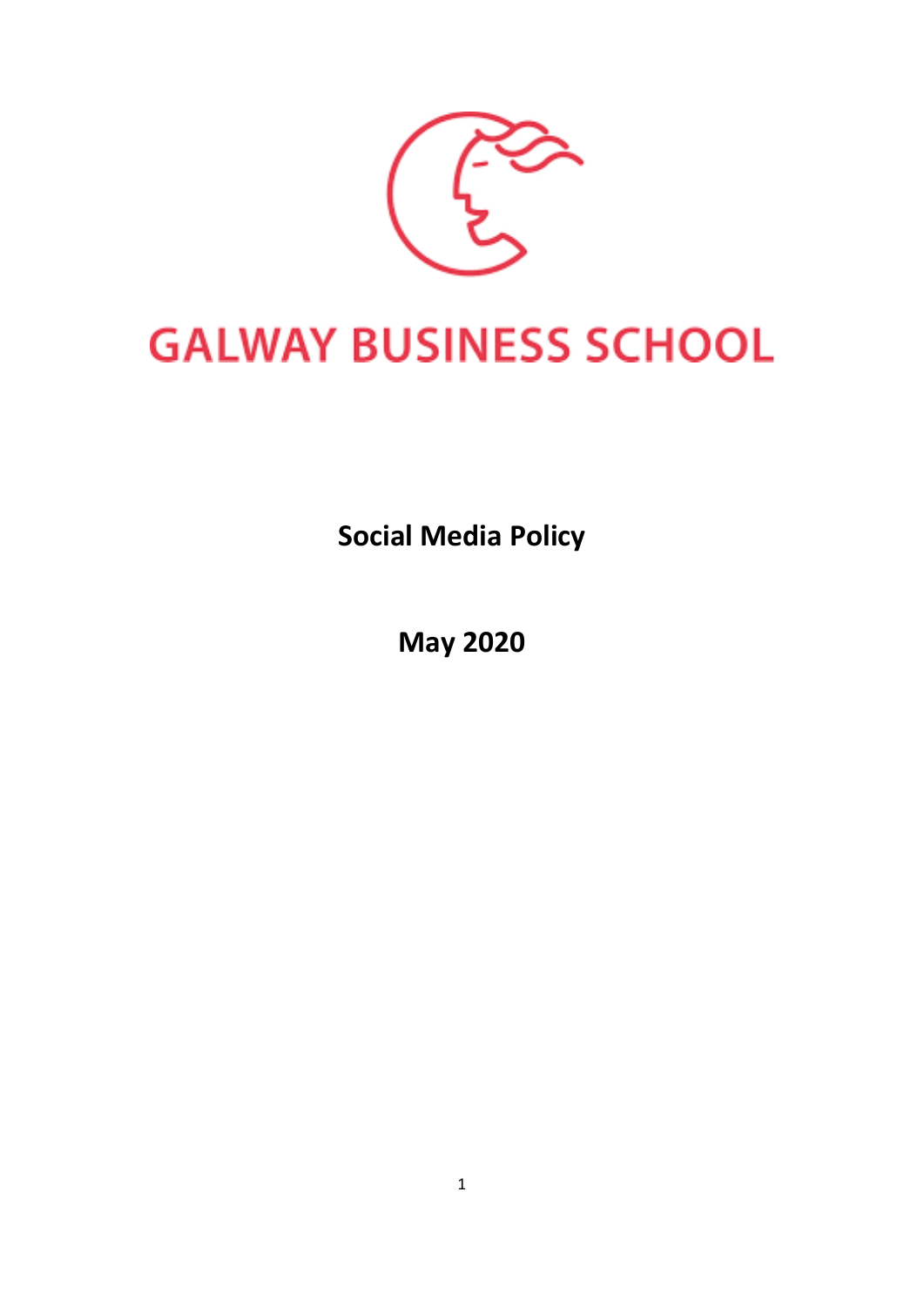## **14 Social Media Policy**

**Owner:** Registrar

**Approved by:** Governing Body

**Review frequency:** Every 2 years



| <b>Version</b> | <b>Description of Amendments</b>      | <b>Approval Date</b> | <b>Implementation Date</b> |
|----------------|---------------------------------------|----------------------|----------------------------|
| V1.0           | Approval in full of the policy by the | 04.11.2019           | 06.01.2020                 |
|                | Governing Body                        |                      |                            |
|                |                                       |                      |                            |
|                |                                       |                      |                            |
|                |                                       |                      |                            |
|                |                                       |                      |                            |
|                |                                       |                      |                            |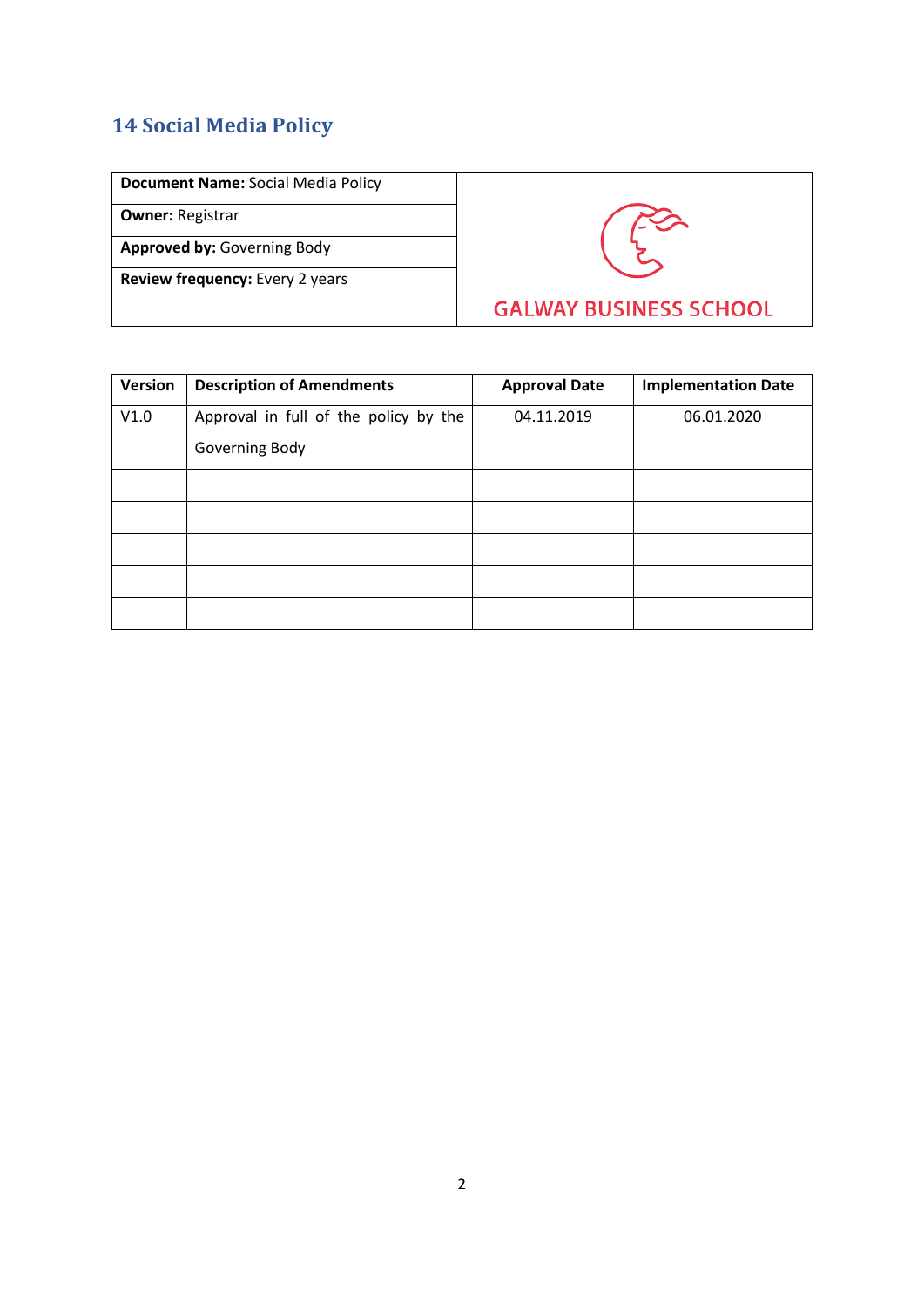#### **14.1 Introduction**

Social networking and social media are powerful communication tools which can have a significant impact on organisational and professional reputations. Galway Business School embraces the responsible use of social media to communicate and build relationships with prospective and current students, alumni, employees, parents and community members. At Galway Business School (GBS), we recognise that social media have become increasingly important and influential communication channels that involve the expression of both personal and professional opinions, the sharing of links, images and other information.

GBS recognizes the exposed and ever-changing purposes of social media, which can blend, at times, personal and professional roles. GBS supports free and open expression and the use of social media as a tool to accelerate teaching and learning. Both in professional and institutional roles, employees and students need to follow the same behavioural standards online as they would in real life. The same laws, professional expectations and guidelines for interacting with students, parents, alumni, media and other Galway Business School associates apply online as they do in the real world.

This policy provides guidance to staff and students on how to safely and productively use social media to maximise the range of benefits it offers whilst mitigating associated risks.

#### **14.2 Policy Purpose**

- To provide staff and students with information on GBS's requirements and expectations regarding social media
- To protect GBS, its staff and students' personal and professional profiles and reputations in the social media space
- To ensure that the image and reputation of GBS as an institution is not compromised in any way
- To promote the effective and innovative use of social media
- To ensure a consistent approach to social media across the faculty
- To set out the responsibilities of users of corporate social media accounts
- To clarify the expectations of staff and students using social media in an individual professional or personal capacity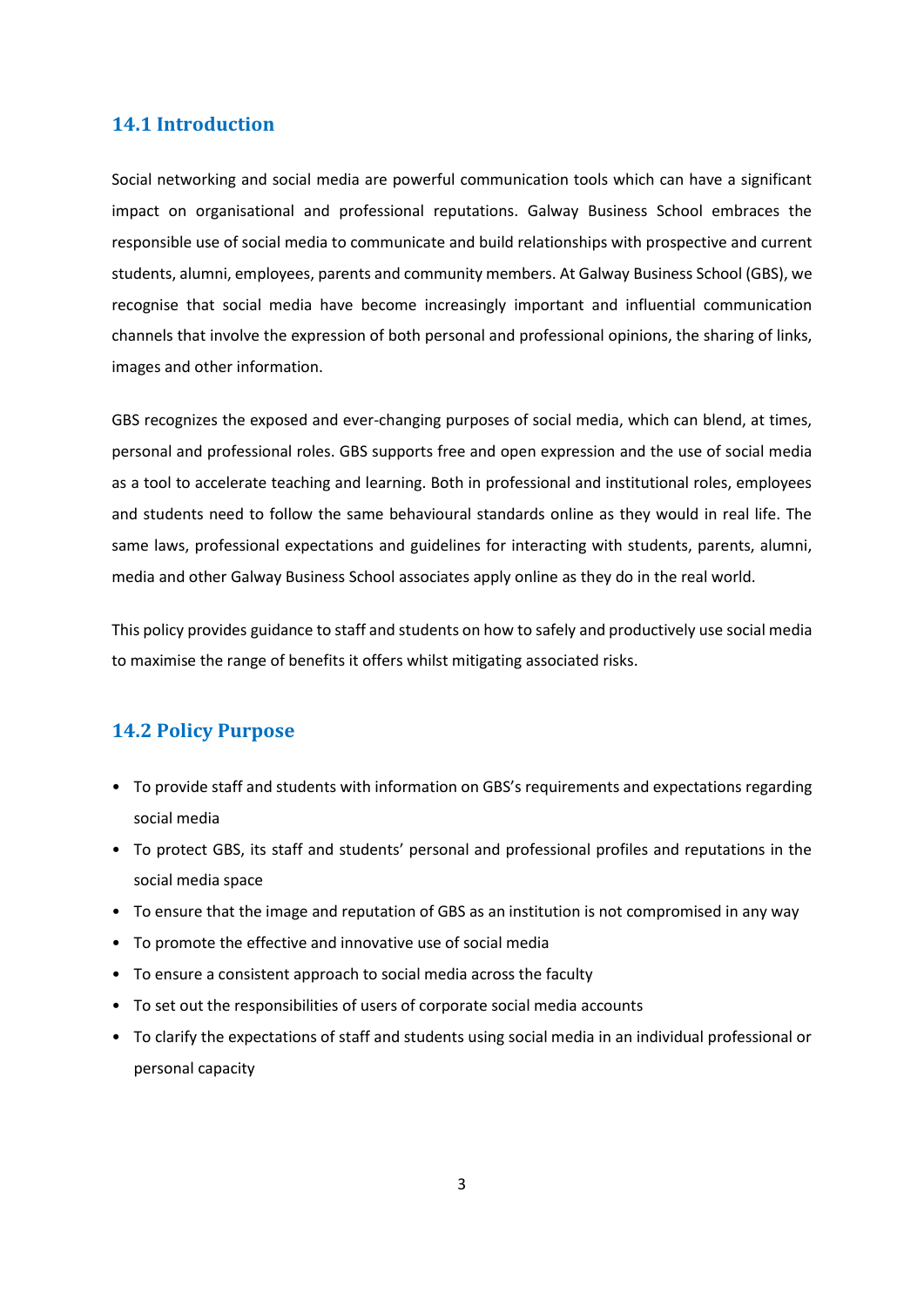#### **14.3 Definitions**

Social media are websites and applications that enable users to create and share content or to participate in social networking. Examples of social networking websites are Blogging, Twitter, Facebook, YouTube, Wikis etc.

Social media is a fundamental way in which we communicate:

- Social media is about connecting, conversing, helping others and sharing.
- Social media is a valuable resource to learn, be entertained, conduct research, promote news and events and also to contribute to topical conversations.
- Social media content is indexed in search engines, which means that the content you post on public networks is traceable on Google for example.
- Social media is a resource for news, but you should fact-check any news or information that you are sharing. Fake news is a growing trend on social media.

Examples of popular social media sites include, but are not limited to:

- LinkedIn
- Twitter
- Facebook
- YouTube
- Instagram
- Snapchat
- Flickr
- Yammer
- Yahoo/MSN messenger
- Wikis and blogs
- Weibo 5
- WeChat
- Whatsapp Page administrators reserve the right to remove user-generated content or comments in accordance with this policy for the safety and security of GBS and our audiences.